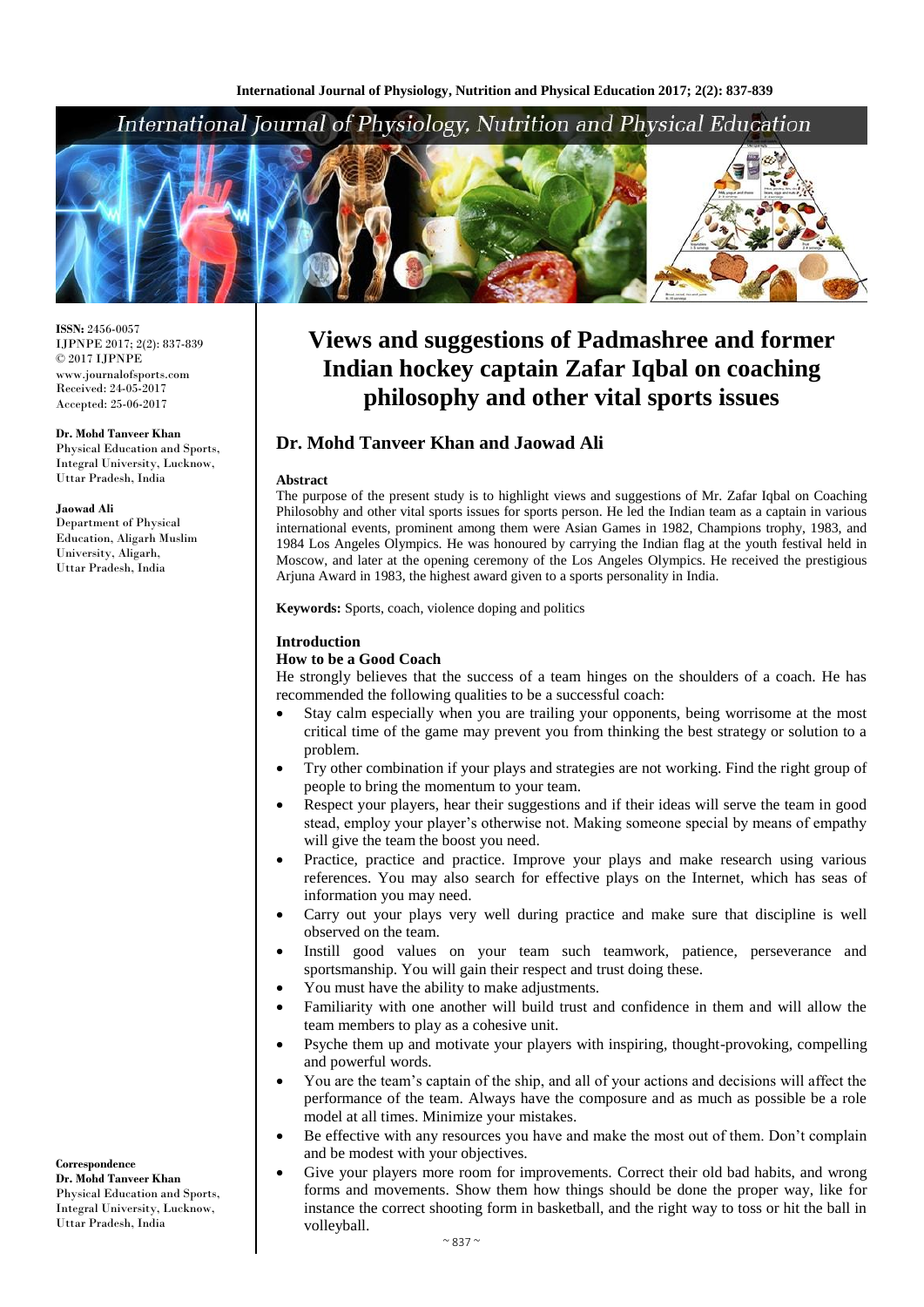- Show and inculcate them techniques that will set them apart from regular players.
- Explain them their worth in the team. Tell those players with limited playing time why they are not getting much exposure in a nice way and if possible in a private area.
- Win or lose, show them zeal at all times.
- Learn how to take a loss well, for winning is not everything. Learn from your mistakes and try to rebound stronger.

# **Politics and Sports**

According to him, Politics in sports which is also termed as sport diplomacy describes the use of sport as a means to influence diplomatic, social, and political relations. Sport diplomacy can advance foreign policymaking through international exchanges that foster mutual goals. Sports diplomacy may transcend cultural differences and bring people together. It is in this light that the countries consider International sports-focused exchanges or dialogue as a way to promote cultural understanding and improve relations among the countries.

On a global scale, sports diplomacy has most certainly emerged as a powerful force. The use of sports and politics has had both positive and negative implications over the history. Sports competitions or activities have had the intention to bring about radical change in certain cases.

Nationalistic fervor is sometimes linked to victories on the sports field. The clashes between Indian and Pakistani cricket and hockey teams provide an apt example where much more than the game is at stake. The outcomes of these games have an indirect bearing on the political atmosphere of the countries.

While the Olympics are often the biggest political example of using sports for diplomatic means, cricket and hockey, as well as similar other sports in the global arena, have also been used in this regard. In the case of Apartheid, sport was used to isolate South Africa and bring about a major overhaul in the country's social structure.

At the 1998 FIFA World Cup, held in France, Iran recorded their first World Cup victory in the second game, beating the United States 2–1, with Estili and Mahdavikia scoring goals for Iran. The match was preheated with much excitement because of each country's political stance after the Iranian revolution. However, in an act of defiance against all forms of hatred or politics in sports, both sides presented one another with gifts and flowers and stood together for a photograph before the match was kicked-off.

Similarly in another match Armenia and Turkey faced each other in a 2010 FIFA World Cup qualifying match in Yerevan. In an unprecedented step, Turkish president Abdullah Gul was invited to watch the match, where the presidents of Turkey and Armenia sat together, albeit behind bullet-proof glass. However, the Turkish national anthem was almost drowned out by booing from 35,000 Armenian fans, showing there is still a lot of mistrust between the two countries. However, the gesture "between the presidents showed that they believed football diplomacy had achieved the most important result." This was a first for the two countries divided by the legacy of the 20th century's first genocide.

Boxing Champion Muhammad Ali took up political causes in his refusal be drafted for the Vietnam War amid the civil rights era during the presidency of Lyndon B. Johnson.

Cricket has also had a hand to play in sporting diplomacy. Following the Soviet invasion of Afghanistan, and Soviet pressure on India to deflect the tension they faced, in 1987 Pakistan's president at the time, General Zia ul-Haq, attended a test match between India and Pakistan in Jaipur a visit that apparently helped cool a flare-up in tensions. Furthermore, following a fifteen year lull in test matches, cricket tours between India and Pakistan were revived in 2004 in the wake of diplomatic initiatives to bury half a century of mutual hostility. Both sides relaxed their tough visa regulations for each other, allowing thousands of fans to travel across the border.

In an attempt to replicate the cricket diplomacy of the past, General Pervez Musharraf came to India in 2005 ostensibly for a cricket match. The trip, however, quickly took on the air of a summit as the sides were urged "to seize a historic chance to end their dispute over Kashmir." Often this rivalry has been tinged with a religious-political bent to it. In 2000 right-wing Hindus dug up the cricket pitch in New Delhi to protest against the Pakistani team's visit. Following the Kargil conflict, and at various other times, there have also been calls to suspend cricketing ties between the two countries.

In 2011, India and Pakistan played each other in the 2011 Cricket World Cup for the first time since 26/11 attacks in Mumbai and a general souring of relations. The event was spontaneously attended by Prime Minister Yousaf Raza Gillani of Pakistan and Manmohan Singh of India. Following the game, permission was granted for the two countries to play regular series against each other.

Most famously, the sporting boycott of South Africa during Apartheid was said to have played a crucial role in forcing South Africa to open up their society and to end a global isolation.

The country's hosting and winning of the 1995 Rugby World Cup was a powerful boost to post-apartheid South Africa's return to the international sporting scene. The 2010 FIFA World Cup in South Africa also drew similar parallels and questions as to whether race could be overcome.

# **Sports and Violence**

According to Zafar Iqbal sports violence can be defined as behavior which causes harm, occurs outside of the rules of the sport, and is unrelated to the competitive objectives of the sport. Two forms of aggression are identified in sports. Instrumental aggression is non-emotional and task-oriented whereas reactive aggression has an underlying emotional component, with harm as its goal. Violence is an outcome of reactive aggression.

According to him, he showed his utmost concern about the prevalence of violence in sports. An increase in both frequency and seriousness of acts of violence has been well documented. Violence is most prevalent in team contact sports, such as hockey, football, and cricket. While most occurrences of violence emanate from players, others, including coaches, parents, fans, and the media, also contribute to what has been described as an epidemic of violence in sports today.

Answering whether fans incite player violence or reflect it? He remarked that the evidence is inconclusive. Spectators do take cues from players, coaches, cheerleaders, and one another. Spectators often derive a sense of social identity and self-esteem from a team. Emulation of favorite players is an element of this identification.

He outrightly blamed Mass media also to contribute to the acceptability of sports. On one hand it affords ample exposure to sports-related violence via television, magazines, newspapers, and radio, thus providing numerous examples to